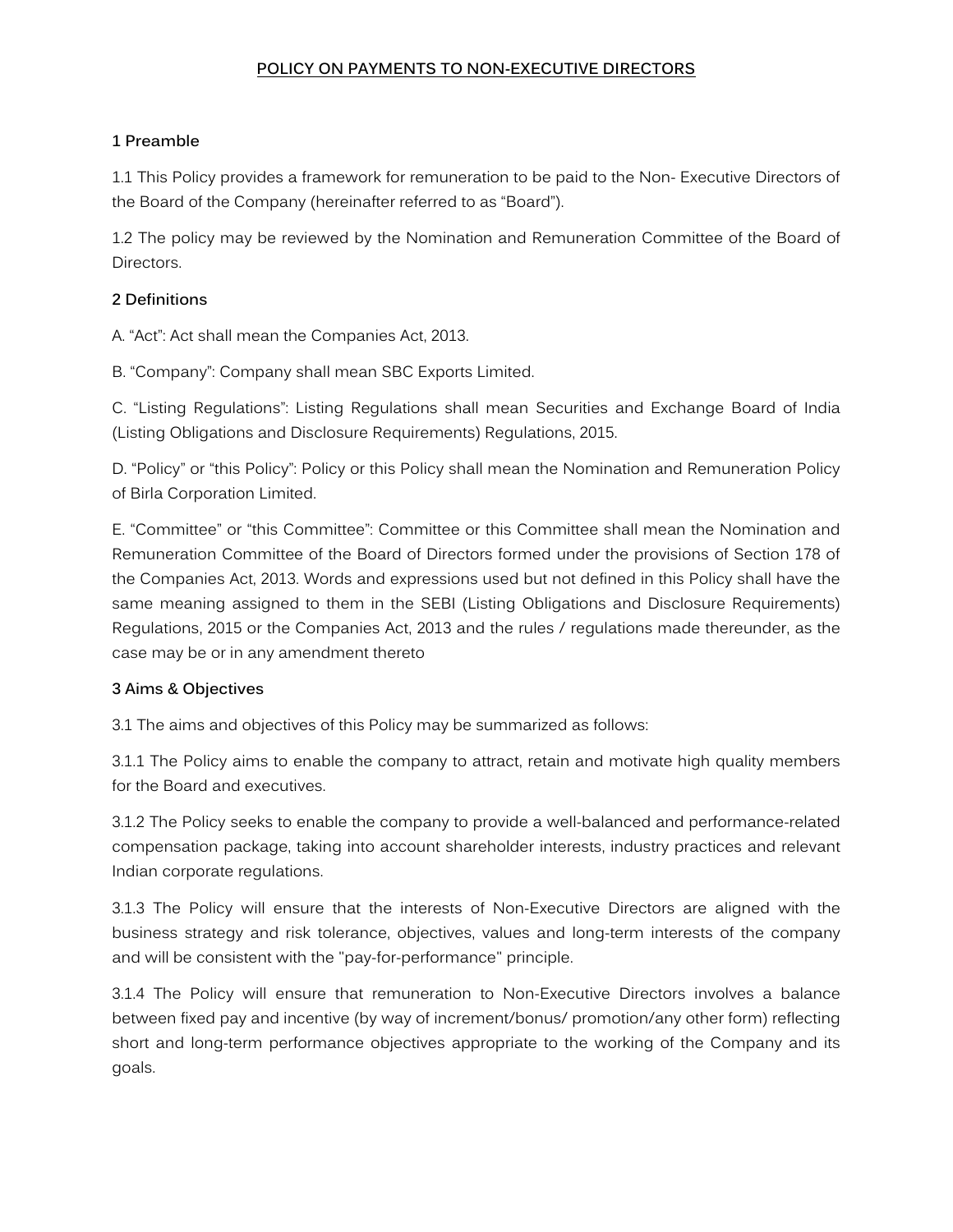### **4 Principles of remuneration**

4.1 Support for Objectives: Remuneration and reward frameworks and decisions shall be developed in a manner that is consistent with, supports and reinforces the achievement of the Company's objectives.

4.2 Transparency: The process of remuneration management shall be transparent, conducted in good faith and in accordance with appropriate levels of confidentiality.

4.3 Internal equity: The Company shall remunerate the Non- Executive Directors in terms of their roles and responsibilities within the organisation. Positions shall be formally evaluated to determine their relative weight in relation to other positions within the Company.

4.4 External equity: The Company strives to pay an equitable remuneration, capable of attracting and retaining high quality personnel. Therefore the Company will remain logically mindful of the ongoing need to attract and retain high quality people, and the influence of external remuneration pressures.

4.5 Flexibility: Remuneration and reward offerings shall be sufficiently flexible to meet both the needs of individuals and those of the Company whilst complying with relevant tax and other legislation.

4.6 Performance-Driven Remuneration: The Company shall entrench a culture of performance driven remuneration, whether as part of increment or separately and in such form as may be considered appropriate.

4.7 Affordability and Sustainability: The Company shall ensure that remuneration is affordable on a sustainable basis.

# **5 Remuneration to Non-Executive Directors**

Non-Executive directors may be paid remuneration by way of fee and reimbursement of expenses for participation in the Board and other meetings and commission and/or such other payments as may be permitted by the law applicable to such payments. Such payments shall be subject to the provisions of Companies Act, 2013 and the SEBI (Listing Obligations and Disclosure Requirements) Regulations, 2015.

### **6. Policy Statement on Board Diversity**

The Company recognizes that Board Diversity forms one of the pillars of a robust Corporate Governance framework. The members of the Board shall possess appropriate skills, qualification, characteristics and experience. The objective is to have a Board with diverse background and experience in business, government, academics, technology, human resources, social responsibilities, finance, law etc. and in such other areas as may be considered relevant or desirable to conduct the Company's business in a holistic manner.

The Board of a Company should also provide leadership, strategic guidance, objective and an independent judgement to the Company's management while discharging its fiduciary responsibilities, thereby ensuring that the management adheres to high standards of ethics, transparency and disclosure.